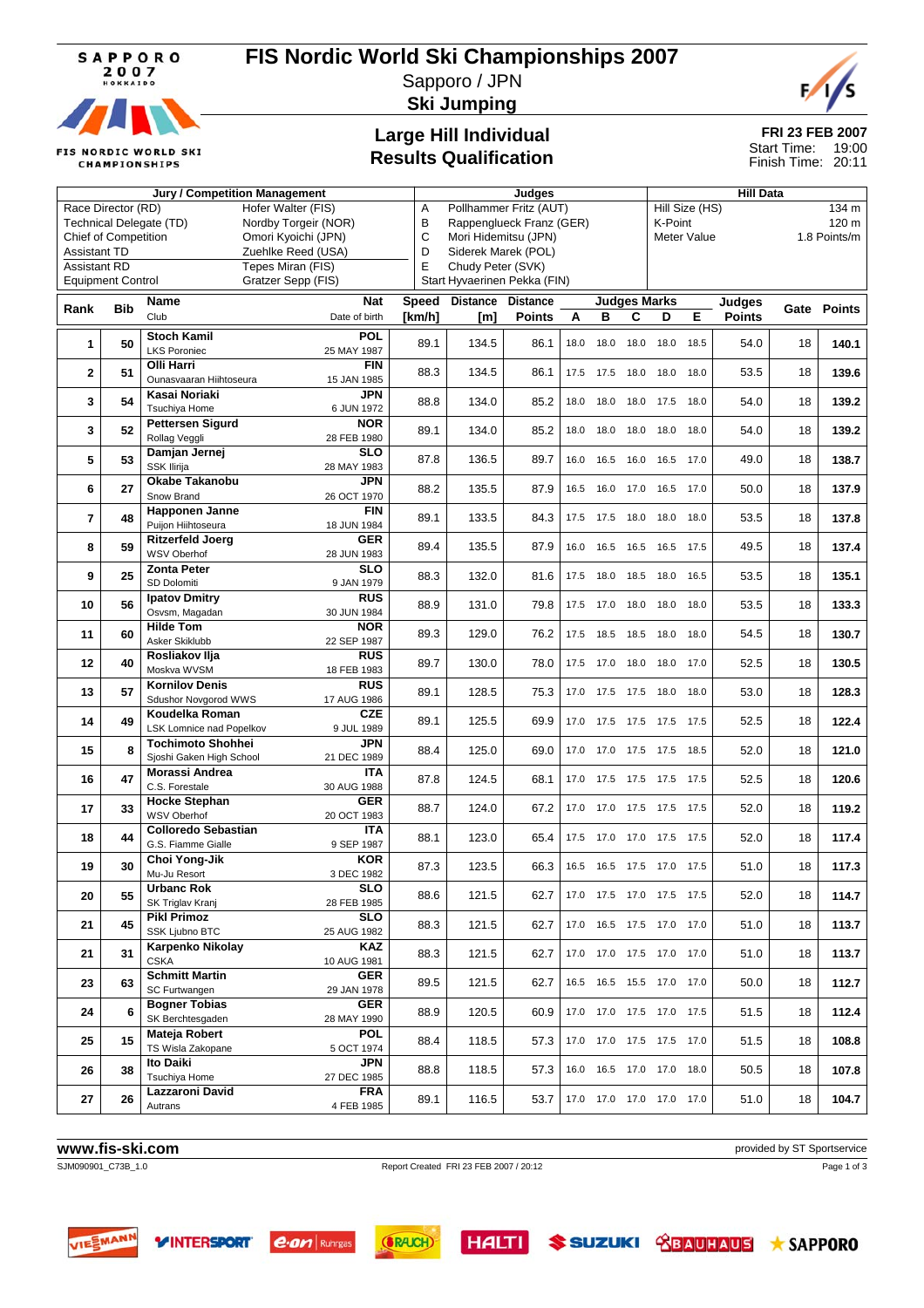## **FIS Nordic World Ski Championships 2007**

Sapporo / JPN

**FIS NORDIC WORLD SKI CHAMPIONSHIPS** 

**Ski Jumping**

#### **Large Hill Individual Results Qualification**

**FRI 23 FEB 2007** 19:00 Finish Time: 20:11 Start Time:

**Rank Bib Name** Club **Nat** Date of birth **Speed Distance Distance [km/h] [m] Points Judges Marks ABCDE Judges Points Gate Points 28** 61 **Janda Jakub CZE**<br>Dukla Frenstat P.R. 27 APR 1978 Dukla Frenstat P.R. 27 APR 1978 88.6 115.5 51.9 16.5 17.0 17.0 17.0 17.5 51.0 <sup>18</sup> **102.9 29 46 Hajek Antonin CZE**<br> **29 46** Dukla Liberec 12 FEB 1987 Public Public 12 FEB 1987 89.1 117.5 55.5 14.5 15.0 16.0 16.0 16.0 17.0 18 **102.5**<br>Dukla Liberec 18 1987 12 FEB 1987 89.1 117.5 55.5 14.5 15.0 16.0 16.0 16.0 16.0 17.0 18 102.**5 30 28 Read Stefan CAN**<br> **28 Altius Nordic Ski Club** 7 MAY 1987 Altius Nordic Ski Club 7 MAY 1987 88.9 116.0 52.8 16.5 16.5 16.5 17.0 49.5 18 1**02.3 31** 35 **Zyla Piotr POL**<br>KS Wisla Ustronianka 16 JAN 1987 KS Wisla Ustronianka 16 JAN 1987 88.4 116.0 52.8 16.0 15.5 16.0 16.5 16.5 48.5 <sup>18</sup> **101.3 32 32 Zhaparov Radik KAZ**<br>
V.K.O.Ridder 29 FEB 1984 V.K.O.Ridder 29 FEB 1984 88.7 114.5 50.1 15.5 16.0 16.5 16.5 16.0 48.5 <sup>18</sup> **98.6 33** 14 **Mesik Martin SVK**<br>Vimar Banska Bystrica 17 OCT 1979 Vimar Banska Bystrica 17 OCT 1979 88.3 113.0 47.4 16.0 16.5 16.5 16.5 17.0 49.5 <sup>18</sup> **96.9 34 23 Salumae Jens EST**<br>Puijon Hiihtoseura **15 MAR** 1981 Puijon Hiihtoseura 15 MAR 1981 88.3 111.5 44.7 16.0 16.5 16.5 16.5 17.0 49.5 <sup>18</sup> **94.2 35 19 Shumbarets Vitaliy UKR** Kremenets Ukraine 14 JUL 1983 88.9 111.0 43.8 16.0 16.0 16.0 16.0 16.5 48.0 <sup>18</sup> **91.8 36** 43 **Landert Guido SUI**<br>Speer Ebnat-Kappel **SUI** 3 NOV 1985 Speer Ebnat-Kappel 3 NOV 1985 88.7 110.0 42.0 16.0 16.0 16.5 16.0 17.0 48.5 <sup>18</sup> **90.5 37** 11 **Baxter Gregory CAN**<br>Altius Nordic Ski Club 4 SEP 1989 Altius Nordic Ski Club 4 SEP 1989 88.6 109.5 41.1 16.0 16.0 16.0 16.5 17.0 48.5 18 **89.6**<br>Altius Nordic Ski Club **Not Qualified 38 22 Jones Clint USA USA** 88.3 108.0 38.4 16.0 16.0 16.0 17.0 48.0 18 86.4 **38** 17 **Tahtahunov Asan** KAZ<br>Alma Ata 25 SEP 1986 Alma Ata 25 SEP 1986 88.5 108.0 38.4 16.0 16.0 16.0 16.0 16.5 48.0 18 **86.4**<br>Alma Ata **40 42 Matura Jan CZE**<br>Dukla Liberec 29 JAN 1980 Dukla Liberec 29 JAN 1980 88.1 107.5 37.5 16.0 16.0 16.0 16.0 16.5 48.0 <sup>18</sup> **85.5 41 2 Boshchuk Volodymyr UKR**<br>Verkhovina **3** AUG 1982 Verkhovina 3 AUG 1982 88.3 107.0 36.6 16.0 16.5 16.0 16.0 16.5 48.5 <sup>18</sup> **85.1 42 3 Choi Heung-Chul KOR**<br> **42 3 C 1981**<br> **5 C 1981** Mu-Ju Resort **3DEC 1981** 88.4 104.0 31.2 15.5 15.5 16.5 17.0 47.5 18 **78.7**<br>Mu-Ju Resort **43** 37 **Descombes Sevoie Vincent** FRA<br>**43 1984 PRA** Les Houches 9 JAN 1984 88.4 103.5 30.3 15.5 16.0 16.0 15.5 16.5 47.5 <sup>18</sup> **77.8 43** 10 **Lasarovich Oleksander UKR**<br>Ukraine Vorohta **1984** 30 AUG 1984 Ukraine Vorohta 30 AUG 1984 87.8 103.5 30.3 15.5 15.0 16.0 16.0 16.0 47.5 <sup>18</sup> **77.8 45 21 Korolev Alexey KAZ**<br>Tschimbulak 20 JUN 1987 Tschimbulak 20 JUN 1987 88.4 103.0 29.4 15.5 15.5 16.0 15.5 16.5 47.0 <sup>18</sup> **76.4 46 20 Anisimov Maksim BLR**<br>5 APR 1983 SC Minsk **6 Apr 1983** 5 APR 1983 88.5 102.0 27.6 15.5 15.5 16.0 16.0 16.5 47.5 18 75.1 **47** 4 **Alborn Alan** USA<br>Alaska Jumping Club 13 DEC 1980 Alboth Atari<br>Alaska Jumping Club 13 DEC 1980 88.2 38.5 21.3 15.5 15.5 15.5 15.5 16.5 46.5 18 **67.8 48** 1 **Chaadaev Petr** BLR<br> **1 COR Raubitci Minsk** 21 JUL 1987 COR Raubitci Minsk 21 JUL 1987 89.0 94.5 14.1 15.5 15.5 15.5 16.0 16.0 47.0 <sup>18</sup> **61.1 49 18 Gorham Graeme CAN**<br>**49 18 Altius Nordic Ski Club 12 JUN 1987** Altius Nordic Ski Club 12 JUN 1987 88.4 92.0 9.6 15.0 15.5 14.5 15.0 16.5 45.5 18 55.1 **50 7 Morrice Trevor CAN**<br>Altius Nordic Ski Club 23 SEP 1991 Altius Nordic Ski Club 23 SEP 1991 88.6 85.5 -2.1 14.5 15.0 15.0 15.5 15.5 45.5 18 **43.4 51** 5 **Damian Mihai** ROU<br>CS Dinamo Brasov 2 FEB 1990 CS Dinamo Brasov 2 FEB 1990 88.4 77.5 -16.5 12.5 13.0 13.0 13.5 13.5 39.5 <sup>18</sup> **23.0 Prequalified 1 76 Malysz Adam POL** KS Wisla, Ustronianka 3 DEC 1977 86.9 139.5 95.1 16.5 16.5 16.5 16.5 17.5 49.5 <sup>13</sup> **144.6 2 69 Kofler Andreas AUT** SV Innsbruck-Bergisel 17 MAY 1984 88.3 132.0 81.6 18.0 18.0 18.0 18.0 18.0 54.0 <sup>13</sup> **135.6 3 65 Ljoekelsoey Roar MOR**<br>Orkdal IL / Troenderhopp 31 MAY 1976 Orkdal IL / Troenderhopp 31 MAY 1976 88.6 131.5 80.7 18.0 18.5 18.5 18.0 17.5 54.5 <sup>15</sup> **135.2**

#### **www.fis-ski.com** provided by ST Sportservice

SJM090901\_C73B\_1.0 Report Created FRI 23 FEB 2007 / 20:12

Page 2 of 3



**4 64 Koch Martin AUT**<br>SV Villach **22 JAN 1982** 

**5 67 Hautamaeki Matti FIN FIN FIN FIN Puijon Hiihtoseura 14 JUL 1981** 





SV Villach 22 JAN 1982 88.8 134.5 86.1 16.0 16.0 16.5 16.5 17.0 49.0 <sup>15</sup> **135.1**

Puijon Hiihtoseura 14 JUL 1981 87.8 129.5 77.1 18.0 18.5 18.5 18.0 18.0 54.5 13 131.**6**<br>Puijon Hiihtoseura